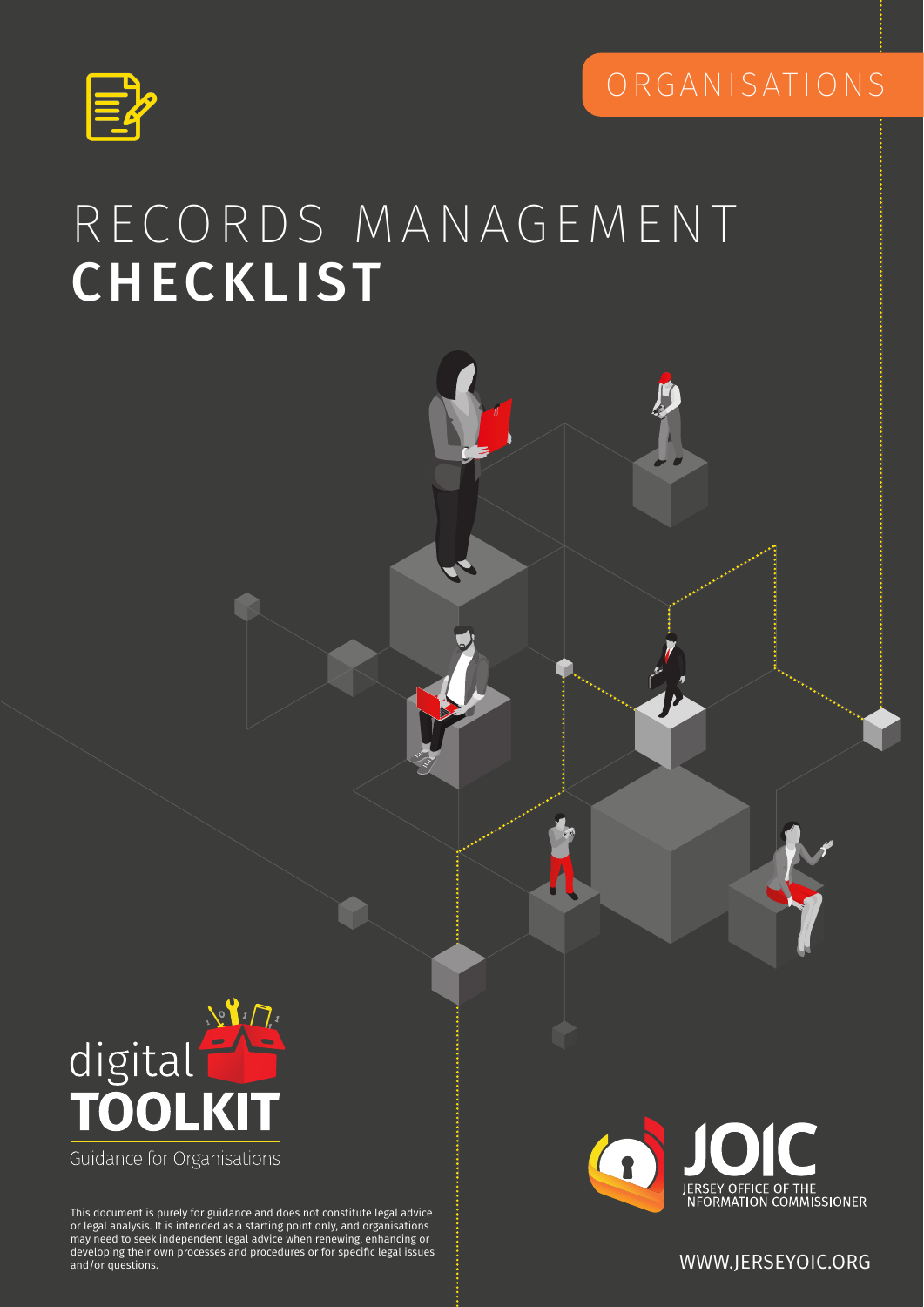

## Records Management Checklist

Data Protection affects many areas within every organisation, no matter how large or small. To ensure you are operating within the Data Protection (Jersey) Law 2018 (**DPJL**) here is a checklist to help you navigate your organisation's approach to records management.

In short, the key things you should know are: what information have you got, why have you got it, where is it held, how long are you keeping it for and who has access to it?

You should be able to answer each of those questions so that you can advise data subjects about how their information is being used by you.

Having a good records management policy and procedure has many benefits for your organisation including increasing trust between you and your customers and ensuring that you are compliant with the DPJL.

| <b>Records</b><br>management policy:   | Write out a brief statement and action points which concisely reflects your<br>approach to records management. This is a simple go to document to make sure<br>that everything else you do relates to the records you use everyday aligns with your<br>simple records management aims and is consistent with your privacy policy and<br>other data protection documentation. For example:                                                                                                                                                                                                                                           |
|----------------------------------------|-------------------------------------------------------------------------------------------------------------------------------------------------------------------------------------------------------------------------------------------------------------------------------------------------------------------------------------------------------------------------------------------------------------------------------------------------------------------------------------------------------------------------------------------------------------------------------------------------------------------------------------|
|                                        | • We ensure that all electronic and paper records are kept safe at all times;                                                                                                                                                                                                                                                                                                                                                                                                                                                                                                                                                       |
|                                        | • We ensure that we follow our retention plan;                                                                                                                                                                                                                                                                                                                                                                                                                                                                                                                                                                                      |
|                                        | • We understand what records we use, where we keep them and how we use them;                                                                                                                                                                                                                                                                                                                                                                                                                                                                                                                                                        |
|                                        | • Reflect back to your privacy policy.                                                                                                                                                                                                                                                                                                                                                                                                                                                                                                                                                                                              |
|                                        | You should review your records management aims regularly to make sure they<br>are working for you and truly reflect your business and its activities. Everyone in<br>your organisation needs to know what they need to do to help you achieve your<br>compliance aims.                                                                                                                                                                                                                                                                                                                                                              |
| <b>Records</b><br>management risk:     | Identify records, which you understand pose a risk to your business, such as staff<br>health information, access codes etc. Understanding risk means understanding<br>the potential harm to data subjects if their information is lost, stolen or otherwise<br>compromised: what is the worst that could happen to the data subjects e.g. could<br>someone steal their identify or use their banking details to make fraudulent<br>purchases. Once you know the risks involved, this will help you identify what steps<br>you need to take to ensure (insofar as you can) that the information you have<br>remains safe and secure. |
| <b>Records</b><br>management training: | If you have staff you will need to incorporate data protection and records<br>management within any induction training programme and then offer periodic<br>updates to ensure that staff remain aware of your organisation's data protection<br>responsibilities and can help you with your compliance. You need to keep a record<br>of what training you provide (when, content etc.) and who attends it. You might want<br>to give certain key members of staff (e.g. those with particular responsibility for<br>records management) more advanced/intensive training depending on their role.                                   |
|                                        |                                                                                                                                                                                                                                                                                                                                                                                                                                                                                                                                                                                                                                     |